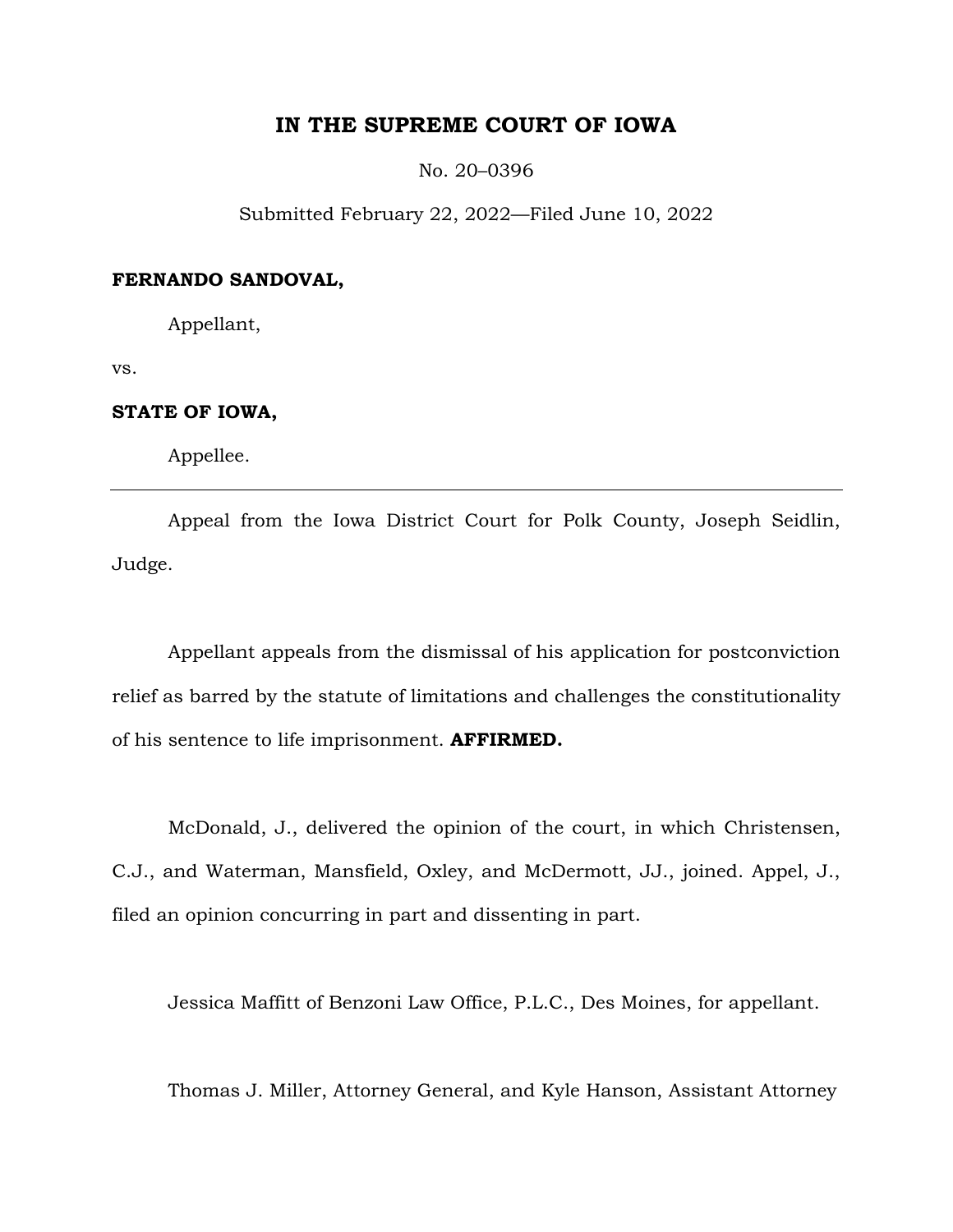General, for appellee.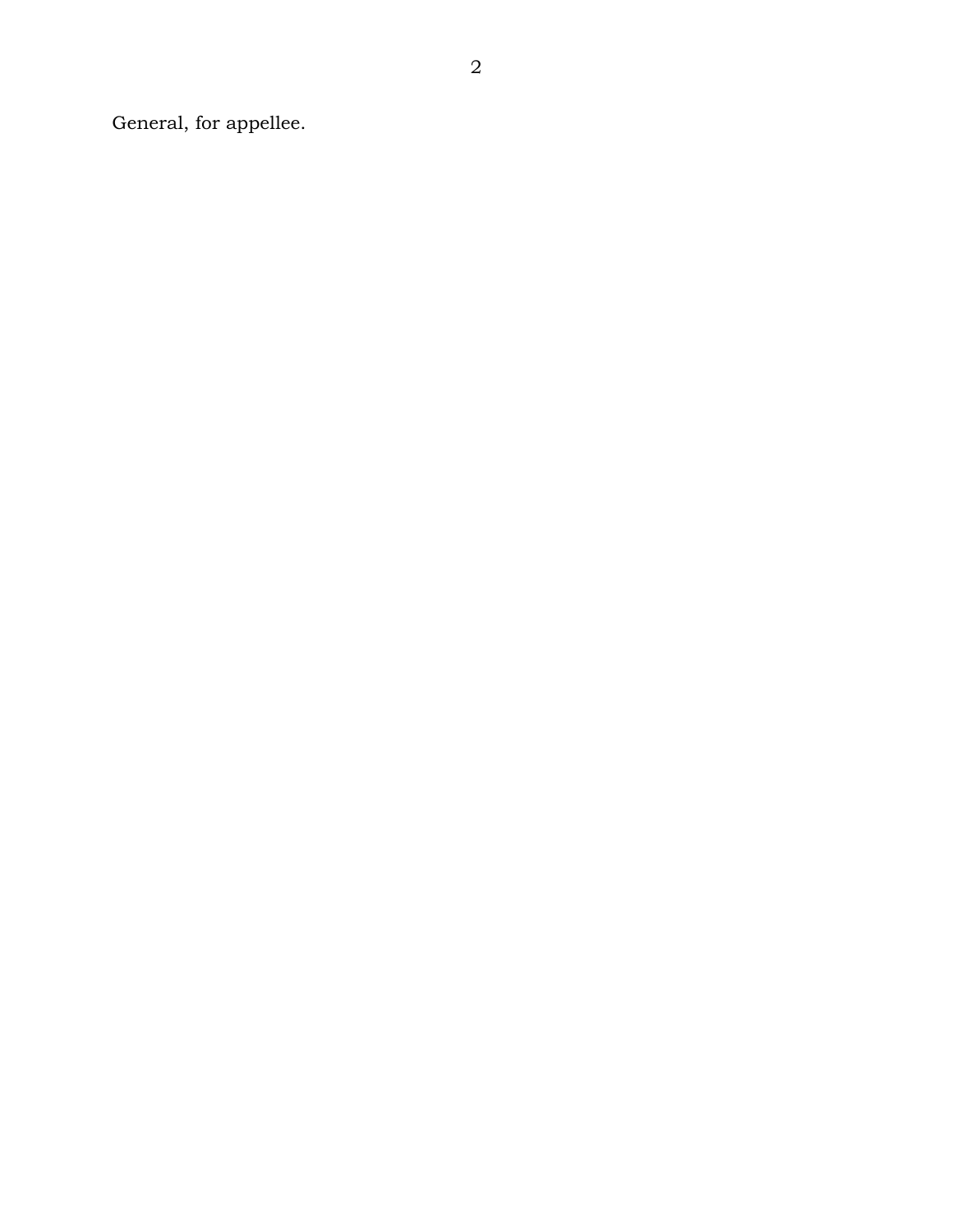### **McDONALD, Justice.**

In February 2005, Fernando Sandoval was convicted of two counts of first-degree murder and two counts of attempted murder. He was sentenced to serve concurrent terms of life imprisonment without the possibility of parole for the murder convictions and twenty-five years' imprisonment for the attempted murder convictions. Sandoval unsuccessfully challenged his convictions on direct appeal and in three different applications for postconviction relief. This appeal arises out of the dismissal of Sandoval's fourth application for postconviction relief, which the district court held was barred by the three-year statute of limitations set forth in Iowa Code section 822.3 (2019). Sandoval contends the district court erred in dismissing his fourth application for postconviction relief. He also asserts a new claim on appeal. He contends that because he was only nineteen at the time he murdered two people, his mandatory life sentences without the possibility of parole violate the federal and state constitutional prohibitions against "cruel and unusual punishment." U.S. Const. amend. VIII; Iowa Const. art. I, § 17.

I.

Generally, an application for postconviction relief "must be filed within three years from the date the conviction or decision is final or, in the event of an appeal, from the date the writ of procedendo is issued." Iowa Code § 822.3. In *Allison v. State*, this court held that a second application for postconviction relief filed beyond the three-year-limitations period would relate back to the filing of the first application and be considered timely if three conditions were met: (1) the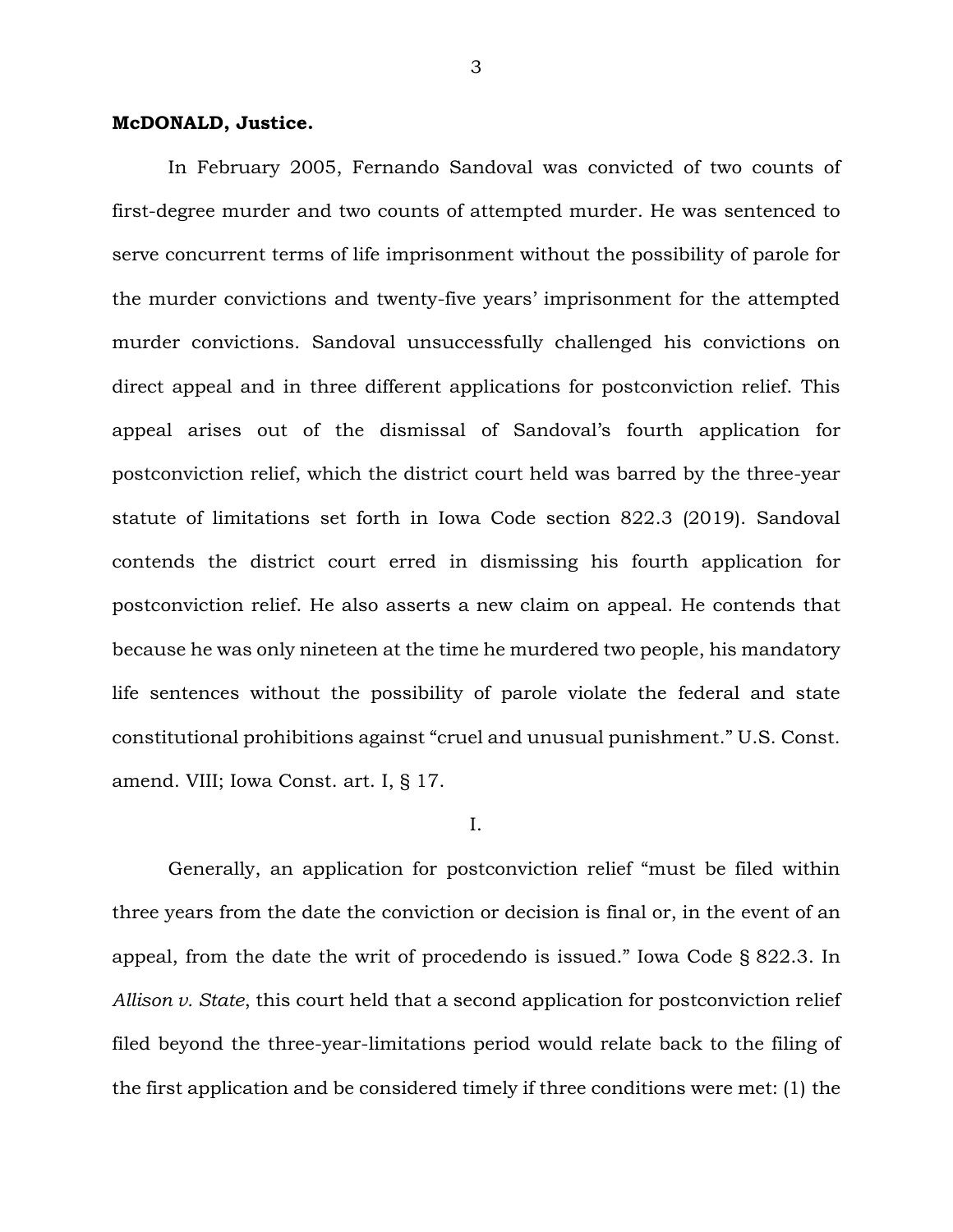first application was timely filed; (2) the second application alleged prior postconviction counsel provided ineffective assistance in presenting the first application; and (3) the second application was "filed promptly after the conclusion of the first [postconviction relief] action." 914 N.W.2d 866, 891 (Iowa 2018). Subsequently, the general assembly amended section 822.3 and abrogated *Allison*. 2019 Iowa Acts ch. 140, § 34 (codified at Iowa Code § 822.3 (2020)). Effective July 1, 2019, section 822.3 provides that "[a]n allegation of ineffective assistance of counsel in a prior case under this chapter shall not toll or extend the limitation periods in this section nor shall such claim relate back to a prior filing to avoid the application of the limitation periods." *Id.*

Sandoval has repeatedly challenged his convictions since 2005. He pursued a direct appeal after being sentenced, and the court of appeals affirmed his convictions. *State v. Sandoval*, No. 05–0426, 2006 WL 3018152, at \*6 (Iowa Ct. App. Oct. 25, 2006). Procedendo issued on November 21, 2006. Sandoval filed his first application for postconviction relief in June 2007. The application was dismissed on the merits in December 2008, and this court dismissed the appeal as frivolous. Sandoval filed two additional applications for postconviction relief in May 2012 and January 2016, both of which were dismissed as time-barred. The court of appeals affirmed both dismissals. *See Sandoval v. State*, No. 16–1875, 2018 WL 2727690, at \*2 (Iowa Ct. App. June 6, 2018); *Sandoval v. State*, No. 14–0341, 2015 WL 1849404, at \*2 (Iowa Ct. App. Apr. 22, 2015). And in April 2015, Sandoval filed a motion for new trial in the underlying criminal case, which was denied.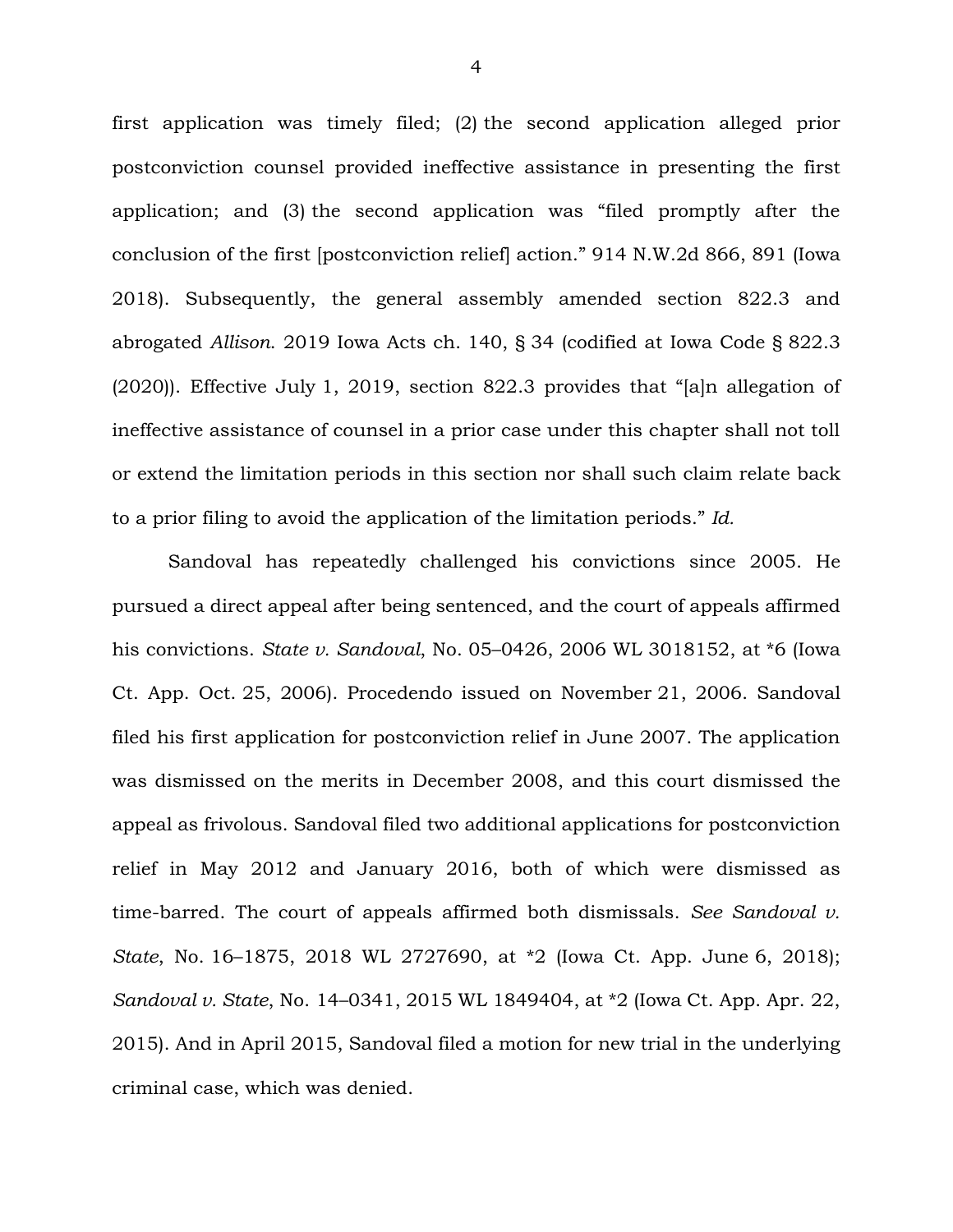At issue in this case is Sandoval's fourth application for postconviction relief. Sandoval filed the application on July 8, 2019, after the effective date of the amendments to Iowa Code section 822.3. In his application, Sandoval alleged his trial counsel provided ineffective assistance in failing to investigate the qualifications of Sandoval's translator at trial, in failing to investigate the case, and in failing to challenge questionable jury instructions. He further alleged that his appellate counsel and first postconviction counsel provided ineffective assistance in failing to raise these claims. The district court dismissed the application as time-barred pursuant to section 822.3. The district court rejected the contention that *Allison* provided Sandoval with relief. The district court concluded that the amendment to section 822.3 abrogated *Allison*. In addition, the district court concluded that *Allison* was not applicable because the application for postconviction relief was Sandoval's fourth, not his second, and because Sandoval did not promptly file his fourth application after the conclusion of the first postconviction relief action. Finally, the district court rejected Sandoval's contention that new evidence excused the otherwise untimely application.

The district court did not err in concluding Sandoval's fourth application for postconviction relief was barred by the statute of limitations. With respect to Sandoval's direct appeal, procedendo issued on November 21, 2006. Sandoval's fourth application, filed in July 2019, is outside the three-year statute of limitations. And *Allison* does not provide Sandoval with any relief. As the district court correctly explained, *Allison* was abrogated by the amendment to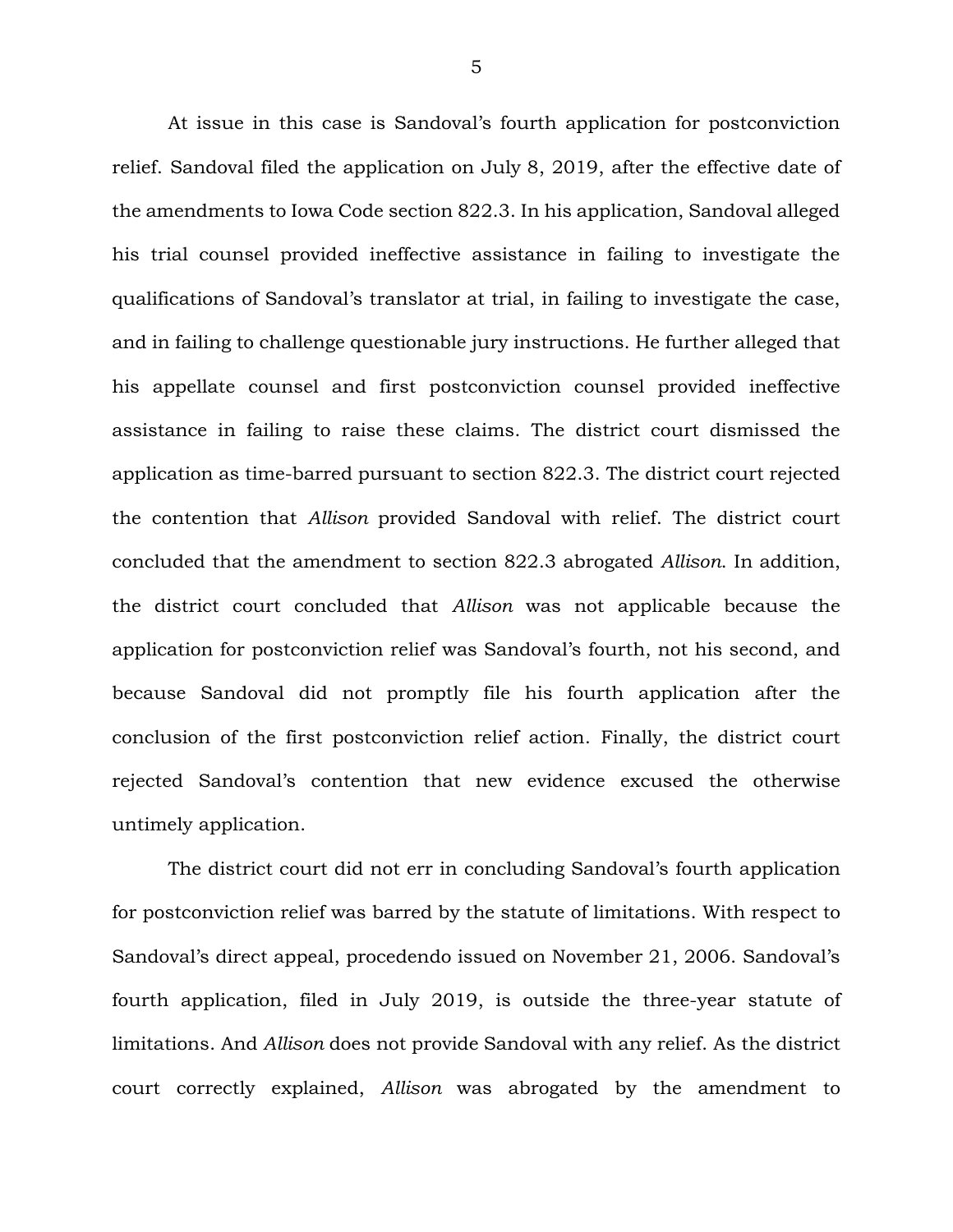section 822.3, effective July 1, 2019, and Sandoval filed his application on July 8.

Sandoval contends the amendment abrogating *Allison* is not applicable here because he mailed his fourth application for postconviction relief on June 27, 2019, prior to the effective date of the amendment. Sandoval asserts that under the "prison mailbox rule," his application should be deemed filed on the date he placed the application in the prison mail system. *See, e.g.*, *Moore v. United States*, 173 F.3d 1131, 1135 (8th Cir. 1999) (stating a filing "is deemed timely filed when an inmate deposits the notice in the prison mail system prior to the expiration of the filing deadline"). Iowa has not adopted the prison mailbox rule, and we need not decide whether to do so here.

Even if Sandoval's fourth application should be deemed filed on the date he placed it in the prison mail system, *Allison* would still not provide him with any relief. *Allison* held only that a second application for postconviction relief could relate back to a timely filed first application. *See* 914 N.W.2d at 891. The court of appeals repeatedly has reached the same conclusion. *See, e.g.*, *Dixon v. State*, No. 19–1886, 2021 WL 1907152, at \*2 (Iowa Ct. App. May 12, 2021) (collecting cases that hold *Allison* applies only to a second postconviction relief application and not to third or subsequent applications). But this is Sandoval's fourth application. *See Garcia v. State*, No. 20–0883, 2022 WL 108561, at \*3 (Iowa Ct. App. Jan. 12, 2022) ("Since this is [applicant's] fourth PCR application, *Allison* is inapplicable.") In addition, *Allison* held a later-filed application only related back if filed "promptly" after the conclusion of the first preceding. *See*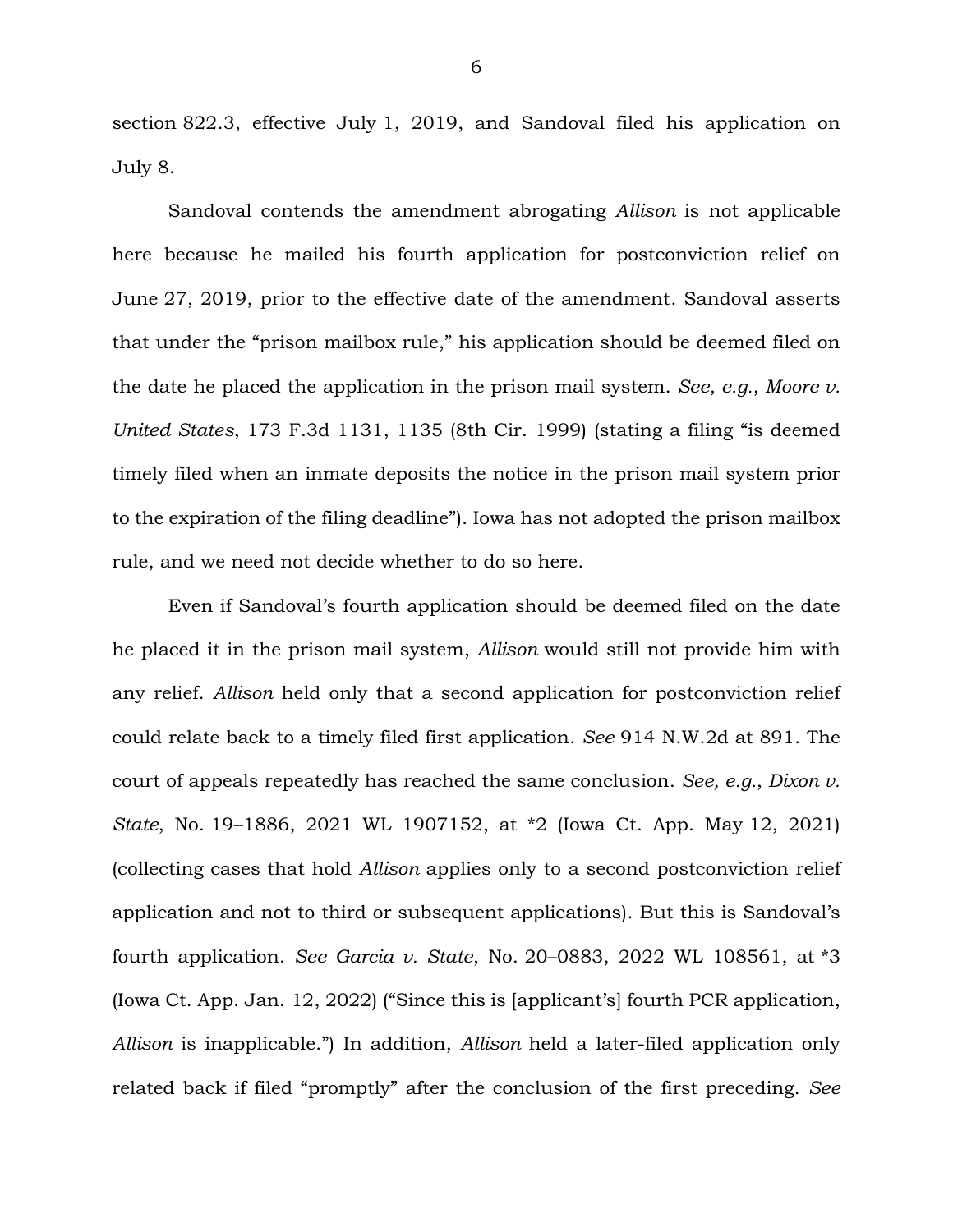*Allison*, 914 N.W.2d at 891. Sandoval's first application for postconviction relief was dismissed on December 31, 2008, and his appeal of that dismissal was dismissed as frivolous in 2010. The dismissal of his second application was affirmed on appeal in 2015, and the dismissal of his third application was affirmed on appeal in 2018. Sandoval's fourth application for postconviction relief was not filed promptly after the conclusion of his first, second, or third applications for postconviction relief. The court of appeals repeatedly has held that a delay of more than six months is not prompt. *See, e.g.*, *Garcia*, 2022 WL 108561, at \*4 ("While 'promptly' is not defined in *Allison*, our court has previously held that delays of 'more than six months,' 'almost six months,' and even so little as one hundred twenty-one days are too long to meet the promptness requirement of *Allison*." (footnotes omitted)); *Polk v. State*, No. 18– 0309, 2019 WL 3945964, at \*2 (Iowa Ct. App. Aug. 21, 2019) (six-month delay in filing second postconviction relief application held not prompt). We agree.

Sandoval further contends constitutional principles of equal protection and due process require that he be allowed to pursue his untimely fourth application for postconviction relief notwithstanding the statute of limitations. Sandoval failed to raise these issues in the district court, and the district court did not rule on these constitutional challenges. These challenges are thus not preserved for appellate review, and we will not consider them for the first time on appeal. *See Meier v. Senecaut*, 641 N.W.2d 532, 537 (Iowa 2002) ("When a district court fails to rule on an issue properly raised by a party, the party who raised the issue must file a motion requesting a ruling in order to preserve error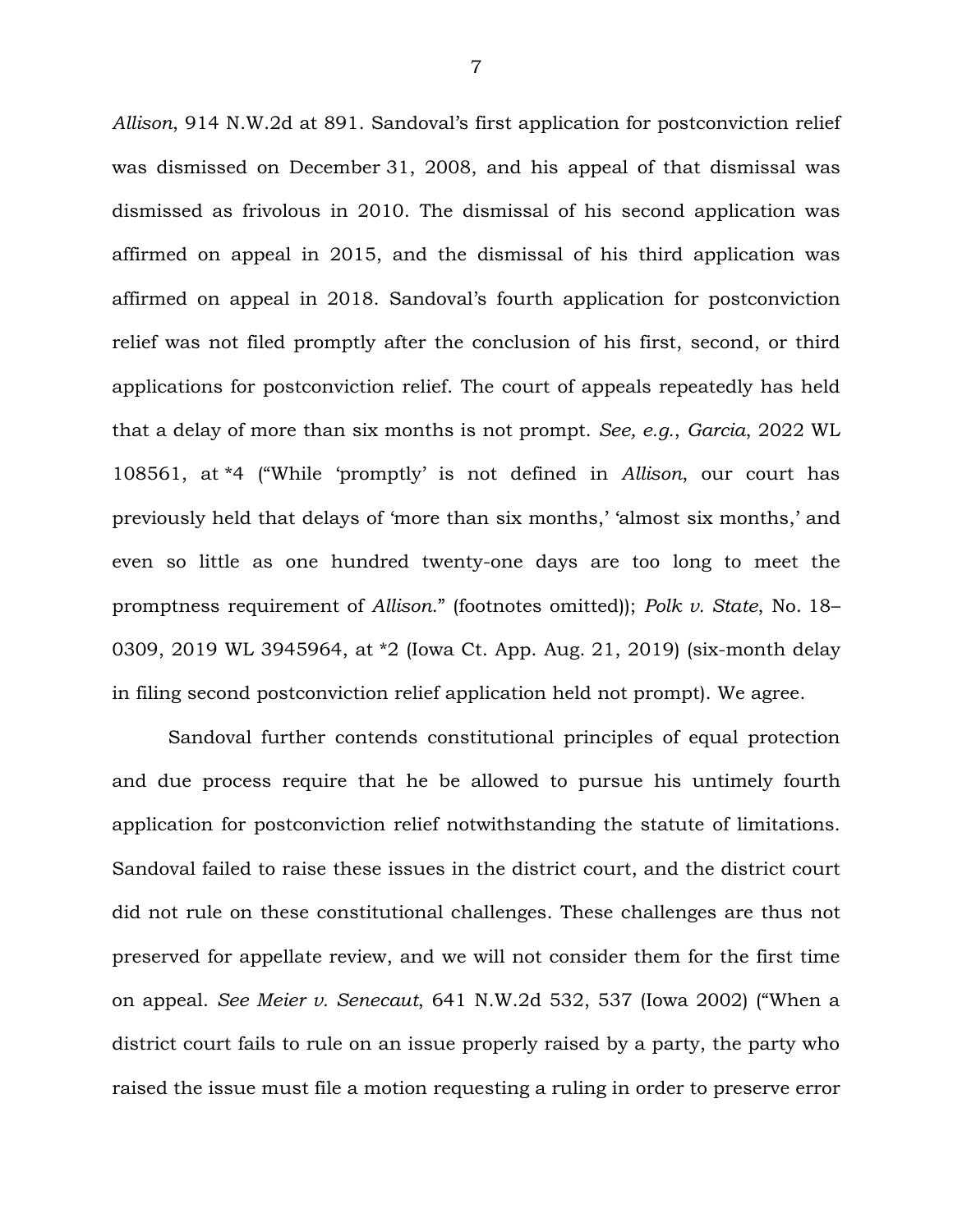for appeal."); *State v. Webb*, 516 N.W.2d 824, 828 (Iowa 1994) ("We may not consider an issue that is raised for the first time on appeal, 'even if it is of constitutional dimension.'" (quoting *Patchette v. State*, 374 N.W.2d 397, 401 (Iowa 1985))).

II.

For the first time on appeal, Sandoval argues that his mandatory life sentences without the possibility of parole are illegal because they constitute cruel and unusual punishment in violation of the Eighth Amendment to the United States Constitution and article I, section 17 of the Iowa Constitution. "Where, as here, the claim is that the sentence itself is inherently illegal, whether based on constitution or statute . . . the claim may be brought at any time." *State v. Bruegger*, 773 N.W.2d 862, 872 (Iowa 2009). This includes claims brought for the first time on appeal. *See id.* at 870–72. We exercise our discretion to address the merits of Sandoval's challenge to his sentences.

"It is important to clarify the terminology of cruel and unusual punishment jurisprudence." *State v. Oliver*, 812 N.W.2d 636, 639 (Iowa 2012). The "lexicon for [cruel and unusual punishment] analysis no longer includes the terms 'facial challenge' and 'as-applied challenge.' " *Id.* at 639–40. "Instead, the defendant must challenge his sentence under the 'categorical' approach or make a 'gross proportionality challenge to [the] particular defendant's sentence.' " *Id.* at 640 (alteration in original) (quoting *Graham v. Florida*, 560 U.S. 48, 61 (2010)). "Under the categorical approach, the question is whether a particular *sentencing practice* violates the Eighth Amendment" or article I, section 17. *Id.* Under a gross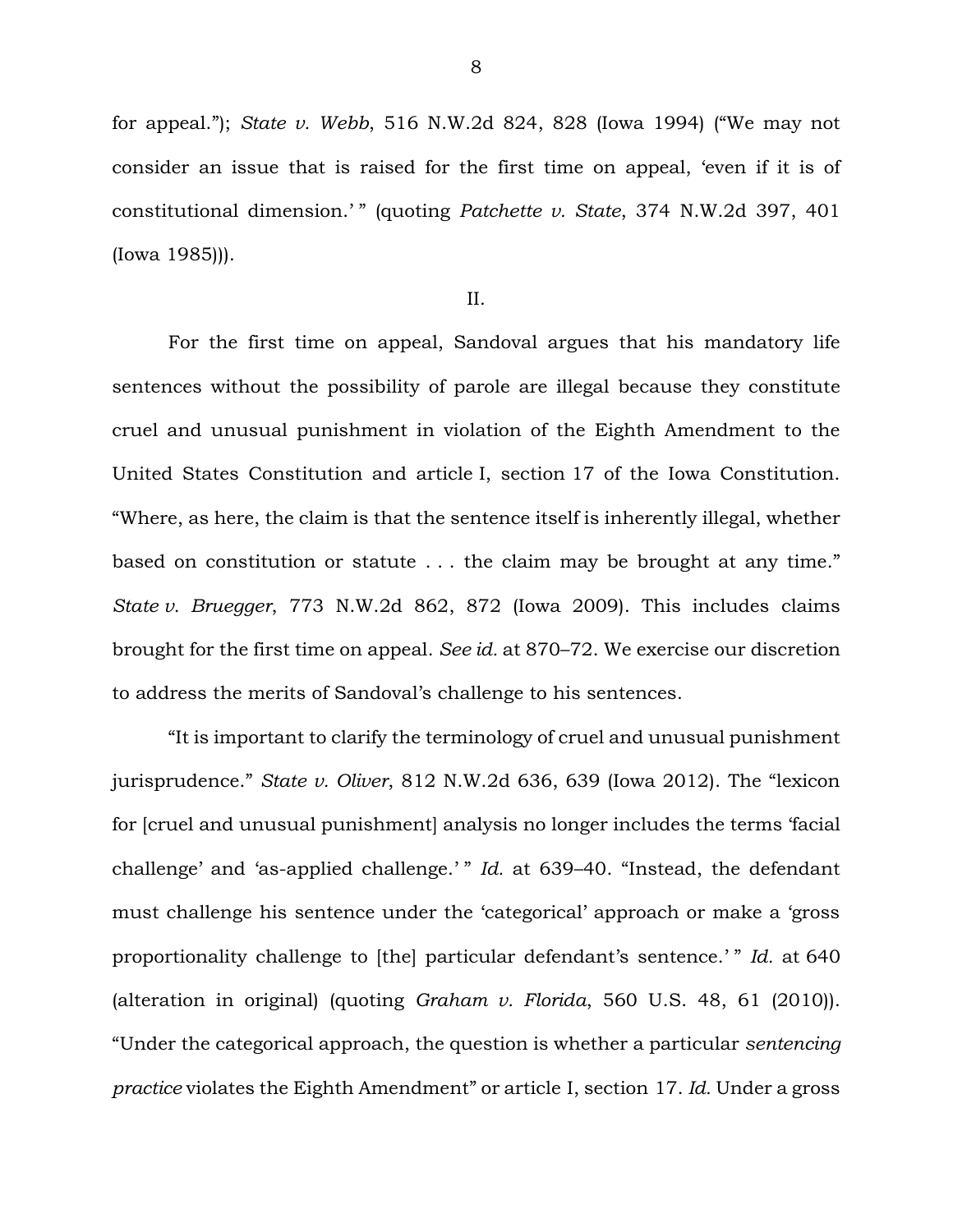proportionality approach, a defendant is allowed to challenge his sentence by "emphasizing the specific facts of the case." *Id.* at 648–49 (quoting *Bruegger*, 773 N.W.2d at 884).

It is not readily apparent whether Sandoval is asserting a gross disproportionality challenge or categorical challenge to his sentences. On the one hand, Sandoval asserts that his sentence was "grossly disproportionate due to the gravity of the offense and the harshness of the sentence." On the other hand, Sandoval repeatedly asserts that his life sentences are inherently illegal. The substance of his argument is that the "imposition of a mandatory minimum sentence for a teenage offender is inherently grossly disproportionate." This appears to be more of a categorical challenge to a particular sentencing practice; namely, the imposition of a mandatory sentence of life imprisonment without the possibility of parole on teenage offenders. We thus treat Sandoval's challenge as a categorical challenge to the sentencing practice of imposing mandatory life sentences without the possibility of parole on nonjuvenile teenage offenders convicted of murder in the first degree.

Sandoval's categorical challenge arises out of recent decisions of the United States Supreme Court and this court creating categorical rules regarding the sentencing of juvenile offenders. In *Roper v. Simmons*, the Supreme Court held the "Eighth and Fourteenth Amendments forbid imposition of the death penalty on offenders who were under the age of 18 when their crimes were committed." 543 U.S. 551, 578 (2005). In *Graham v. Florida*, the Court held the Federal Constitution "prohibits the imposition of a life without parole sentence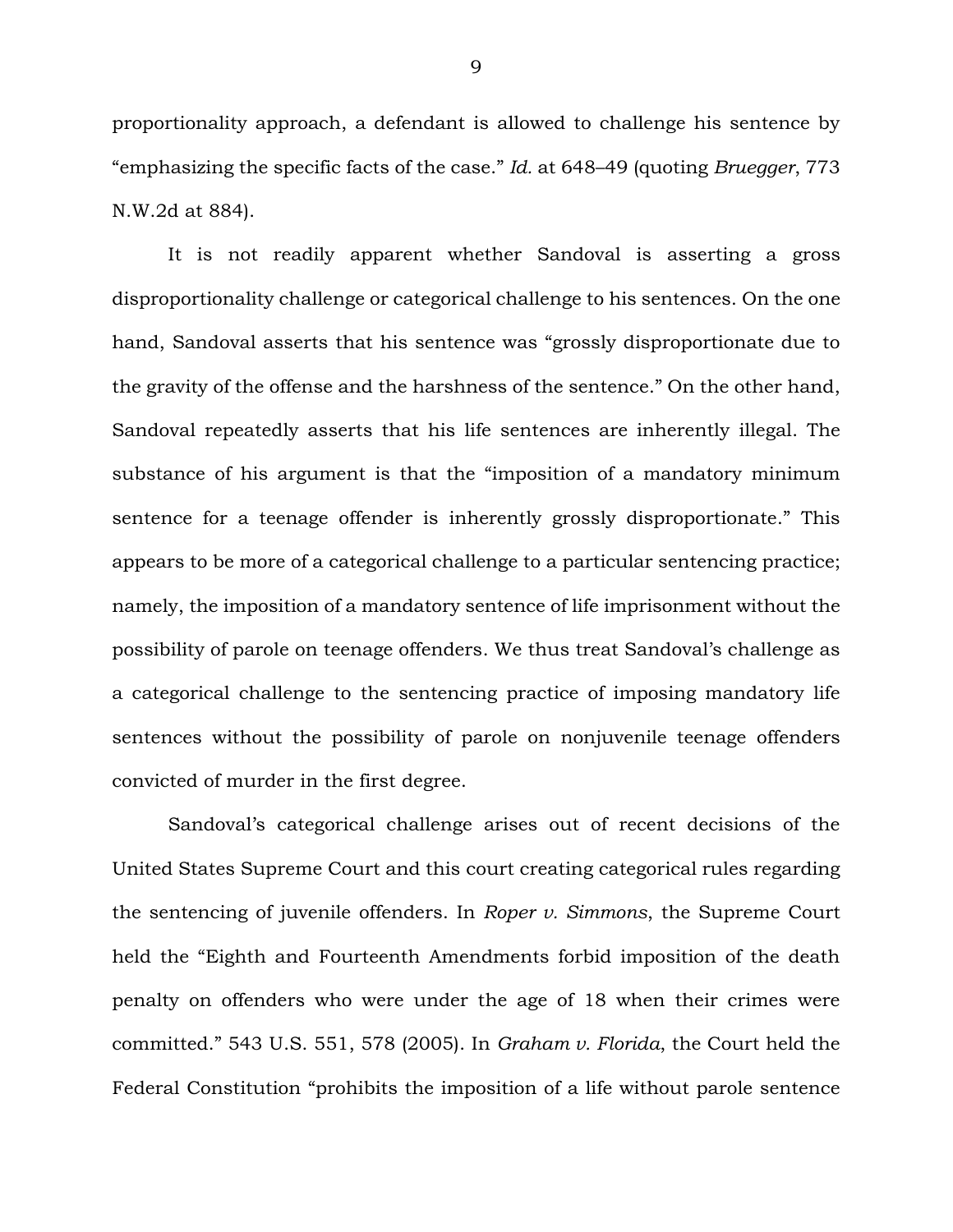on a juvenile offender who did not commit homicide. A State need not guarantee the offender eventual release, but if it imposes a sentence of life it must provide him or her with some realistic opportunity to obtain release before the end of that term." 560 U.S. at 82. And in *Miller v. Alabama*, the Court held the Federal Constitution prohibited juveniles convicted of a homicide offense from being sentenced to a mandatory term of lifetime incarceration without the possibility of parole. 567 U.S. 460, 489 (2012). Under federal law, before a court can impose on a juvenile offender what would otherwise be a mandatory term of lifetime incarceration without the possibility of parole, the court must first conduct an individualized sentencing hearing considering five mitigating factors. Those factors are

(1) the age of the offender and the features of youthful behavior, such as "immaturity, impetuosity, and failure to appreciate risks and consequences"; (2) the particular "family and home environment" that surround the youth; (3) the circumstances of the particular crime and all circumstances relating to youth that may have played a role in the commission of the crime; (4) the challenges for youthful offenders in navigating through the criminal process; and (5) the possibility of rehabilitation and the capacity for change.

*State v. Lyle*, 854 N.W.2d 378, 404 n.10 (Iowa 2014) (quoting *Miller*, 567 U.S. at 477–78).

This court subsequently applied and extended the Supreme Court's categorical rules regarding the sentencing of juvenile offenders. *See State v. Roby*, 897 N.W.2d 127 (Iowa 2017); *State v. Sweet*, 879 N.W.2d 811 (Iowa 2016); *State v. Louisell*, 865 N.W.2d 590 (Iowa 2015); *State v. Seats*, 865 N.W.2d 545 (Iowa 2015); *Lyle*, 854 N.W.2d 378; *State v. Ragland*, 836 N.W.2d 107 (Iowa 2013); *State v. Pearson*, 836 N.W.2d 88 (Iowa 2013); *State v. Null*, 836 N.W.2d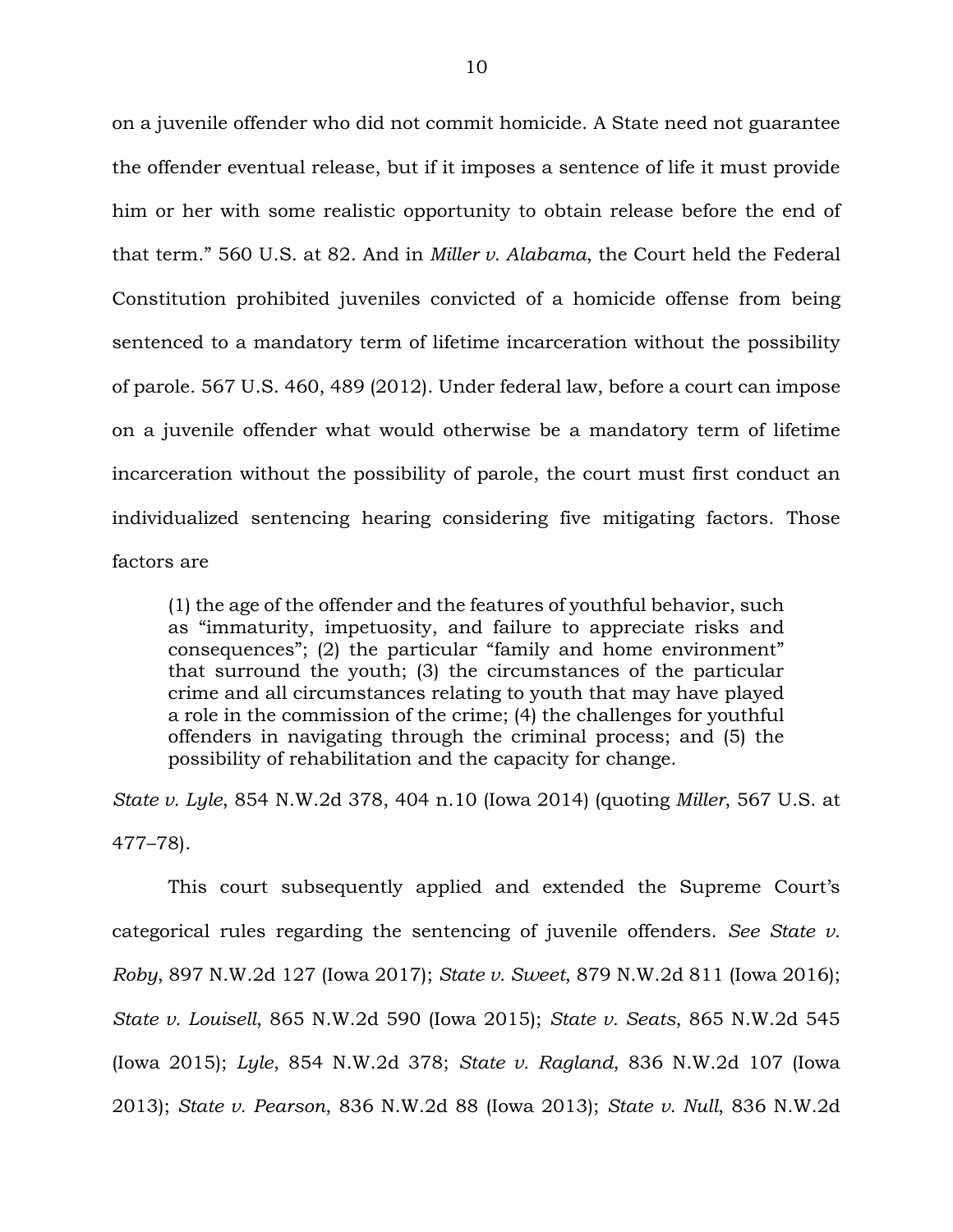41 (Iowa 2013). Of particular relevance here is *State v. Lyle*, in which this court held that "all mandatory minimum sentences of imprisonment for youthful offenders are unconstitutional under the cruel and unusual punishment clause in article I, section 17 of our constitution." 854 N.W.2d at 400. Also of relevance is *State v. Sweet*, which created "a categorical rule that juvenile offenders may not be sentenced to life without the possibility of parole under article I, section 17 of the Iowa Constitution." 879 N.W.2d at 839.

While Sandoval recognizes that the precedents in this area involved the creation of categorical rules relating only to the sentencing of offenders who were juveniles at the time of the offense conduct, he argues the rationale underlying the categorical rules is equally applicable to teenage adult offenders. We disagree and conclude Sandoval is not entitled to relief on the federal or state constitutional challenges to his sentence. In *Dorsey v. State*, filed today, we rejected the same request to extend our juvenile sentencing jurisprudence to adult offenders.  $\_\ N.W.2d \_\ ,\_\ [Iowa 2022]$ . Our precedents in this area have "no application to sentencing laws affecting adult offenders." *Id.* at \_\_ (quoting *Lyle*, 854 N.W.2d at 403). This "bright-line constitutional distinction between juvenile offenders and adult offenders for the purposes of article I, section 17 has been clear from the outset." *Id.* at \_\_\_\_. This bright line is "drawn in our law by necessity and . . . incorporated into the jurisprudence we have developed to usher the Iowa Constitution through time." *Id.* at \_\_ (quoting *Lyle*, 854 N.W.2d at 403). For the same reasons, Sandoval's claim under the Eighth Amendment also fails. *See, e.g.*, *United States v. Marshall*, 736 F.3d 492, 500 (6th Cir. 2013)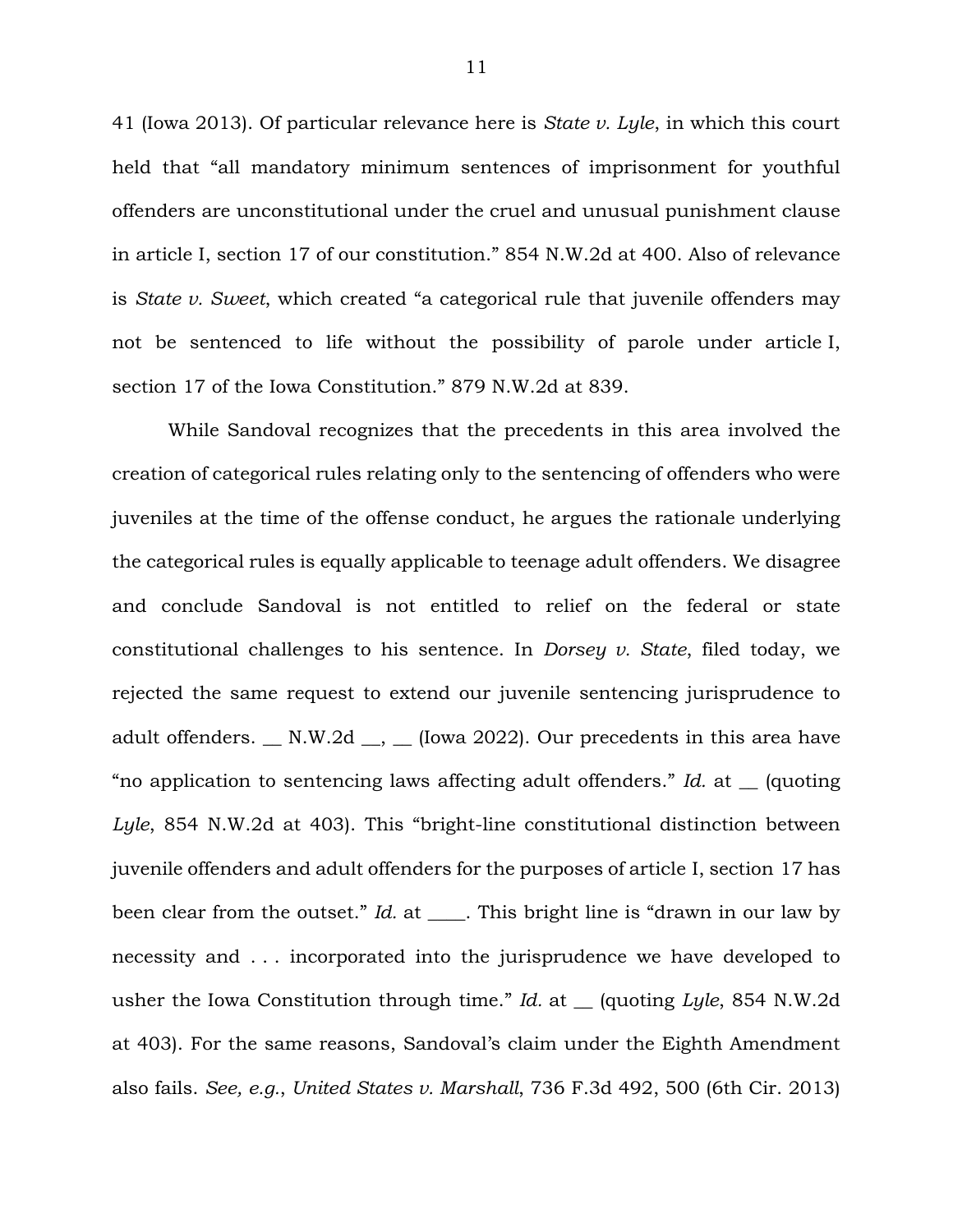("Considerations of efficiency and certainty require a bright line separating adults from juveniles. For purposes of the Eighth Amendment, an individual's eighteenth birthday marks that bright line."); *United States v. Rita*, 80 M.J. 559, 561 (A.F. Ct. Crim. App. 2020) ("Considering Appellant was not a juvenile facing confinement for life or an adult facing the death penalty, he falls outside the established categories of mandatory minimum punishments which have been found to violate the Eighth Amendment."), *review denied*, 80 M.J. 363 (C.A.A.F. 2020).

#### III.

Sandoval was nineteen at the time he committed two murders in the first degree. His concurrent mandatory sentences of lifetime incarceration without the possibility of parole for committing these offenses are not categorically prohibited by either the Federal Constitution or state constitution.

#### **AFFIRMED.**

All justices concur except Appel, J., who concurs in part and dissents in part.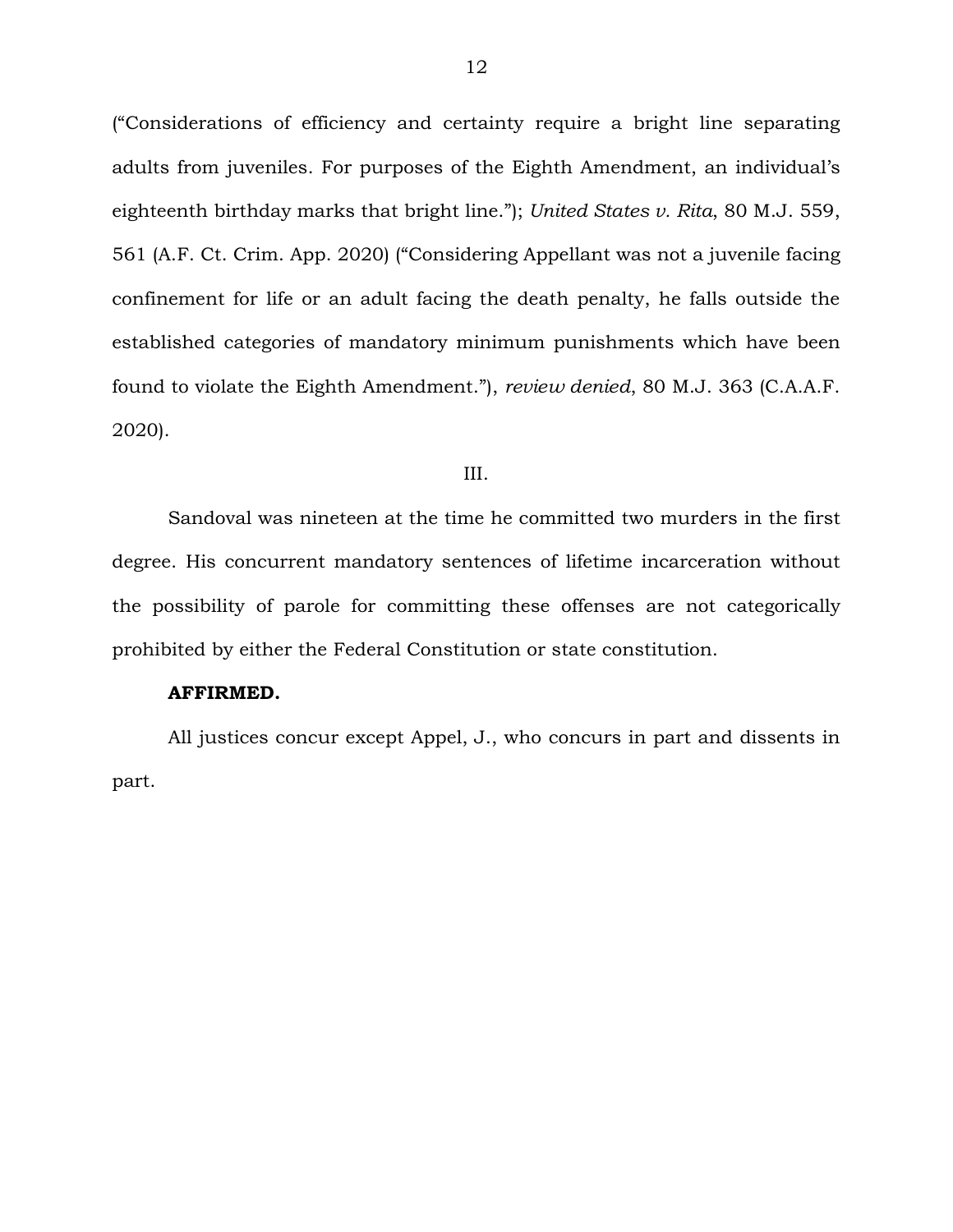#20–0396, *Sandoval v. State*

## **APPEL, Justice (concurring in part and dissenting in part).**

In 2005, Sandoval was convicted of two counts of first-degree murder and two counts of attempted murder. He was sentenced to life in prison without possibility of parole for the murder convictions and twenty-five years imprisonment on the attempted murder charges.

In this case, Sandoval claimed before the postconviction-relief court that he was denied effective assistance of counsel at his 2005 trial and that because he received ineffective assistance in subsequent postconviction-relief proceedings, he can now bring an ineffective-assistance claim outside the threeyear statute of limitations established in Iowa Code section 822.3 under the principles announced in *State v. Allison*, 914 N.W.2d 866 (Iowa 2018).

On appeal, Sandoval raises a new claim, challenging his sentence to life in prison without possibility of parole as amounting to cruel and unusual punishment under article I, section 17 of the Iowa Constitution.

## **I. Proper Disposition of Sandoval's Postconviction-Relief Claim.**

**A.** *Allison***-type Claim.** The State raises a number of arguments to defeat Sandoval's *Allison* claim. First, the State argues that an *Allison* claim does not exist beyond a challenge to the ineffectiveness of counsel in his first action for postconviction relief. Second, the State argues that even if *Allison* might apply, Sandoval did not file his current postconviction-relief action until almost a year after *Allison* was decided. Such a filing, according to the State, cannot be considered to have been made "promptly" after *Allison* opened the possibility of

13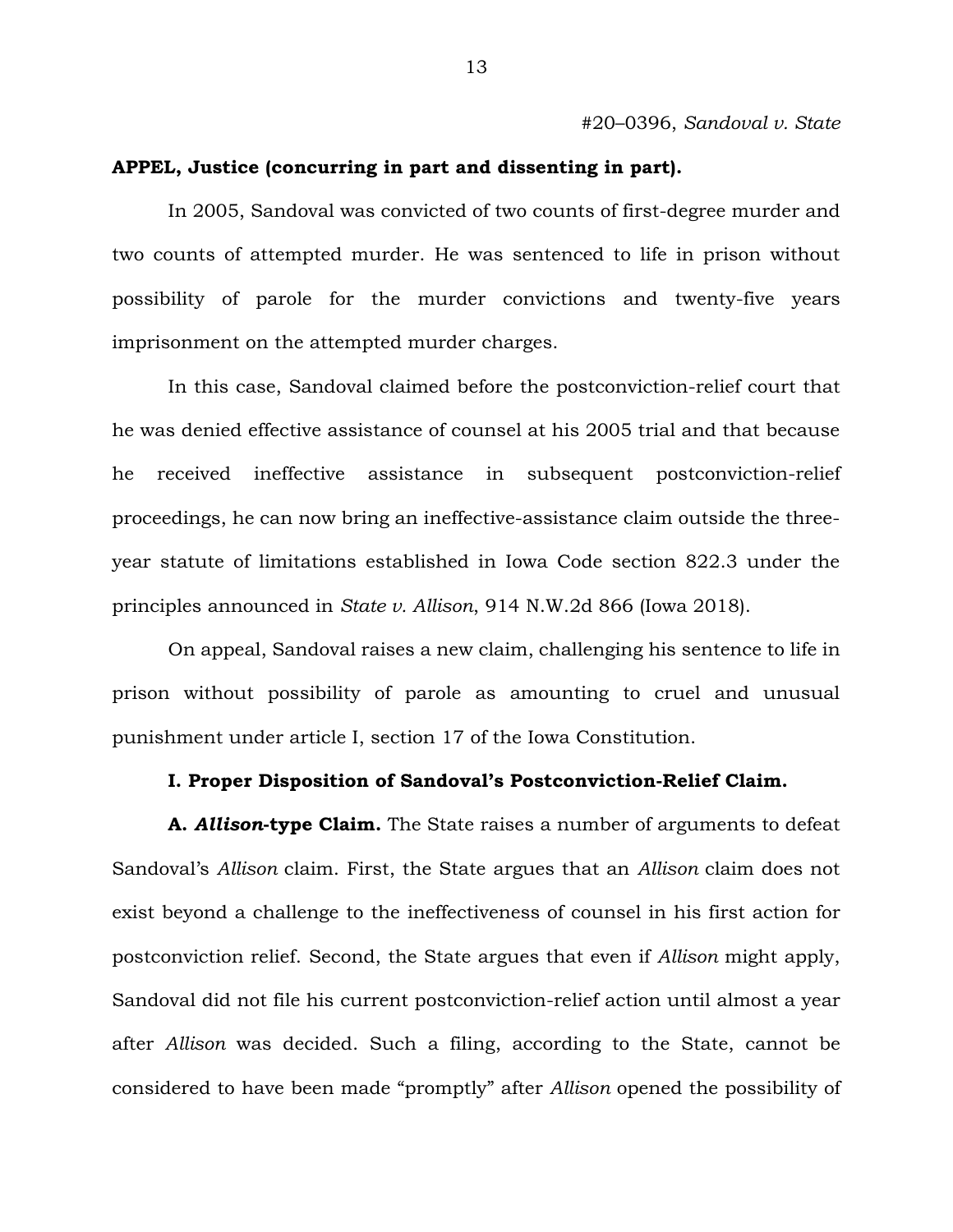attacking serial ineffective-assistance claims. Third, the State argues that Sandoval does not have a claim under *Allison* because his filing occurred on July 8, 2019, several days after the legislative override of the decision that took effect on July 1, 2019. The State asserts that any effort to claim a June 27 filing date as a result of the prison mailbox rule fails because Sandoval has failed to present any evidence indicating the date the petition was placed in the hands of prison officials.

The State is correct, of course, that *Allison* itself involved a challenge to the ineffectiveness of trial counsel and first postconviction-relief counsel. It did not expressly deal with the problem of successive filings. Nonetheless, I would not categorically bar an *Allison*-type challenge for successive filings if the defendant asserts that trial counsel was ineffective and each successive counsel has been ineffective. In short, *Allison*-type principles apply where a defendant alleges that his trial counsel was ineffective and claims all subsequent postconviction-relief counsel have been ineffective in prosecuting that claim. If a first postconviction lawyer abandons their client and permits dismissal for lack of prosecution, and is followed by a second postconviction counsel who provides similar nonperformance resulting in dismissal, should not equitable tolling apply to a third postconviction action brought by competent counsel? Isn't the harm from successive ineffective assistance in postconviction relief the same in this circumstance as in *Allison?*

A question arises here whether Sandoval has promptly filed his most recent postconviction-relief action. As everyone recognizes, Sandoval could not

14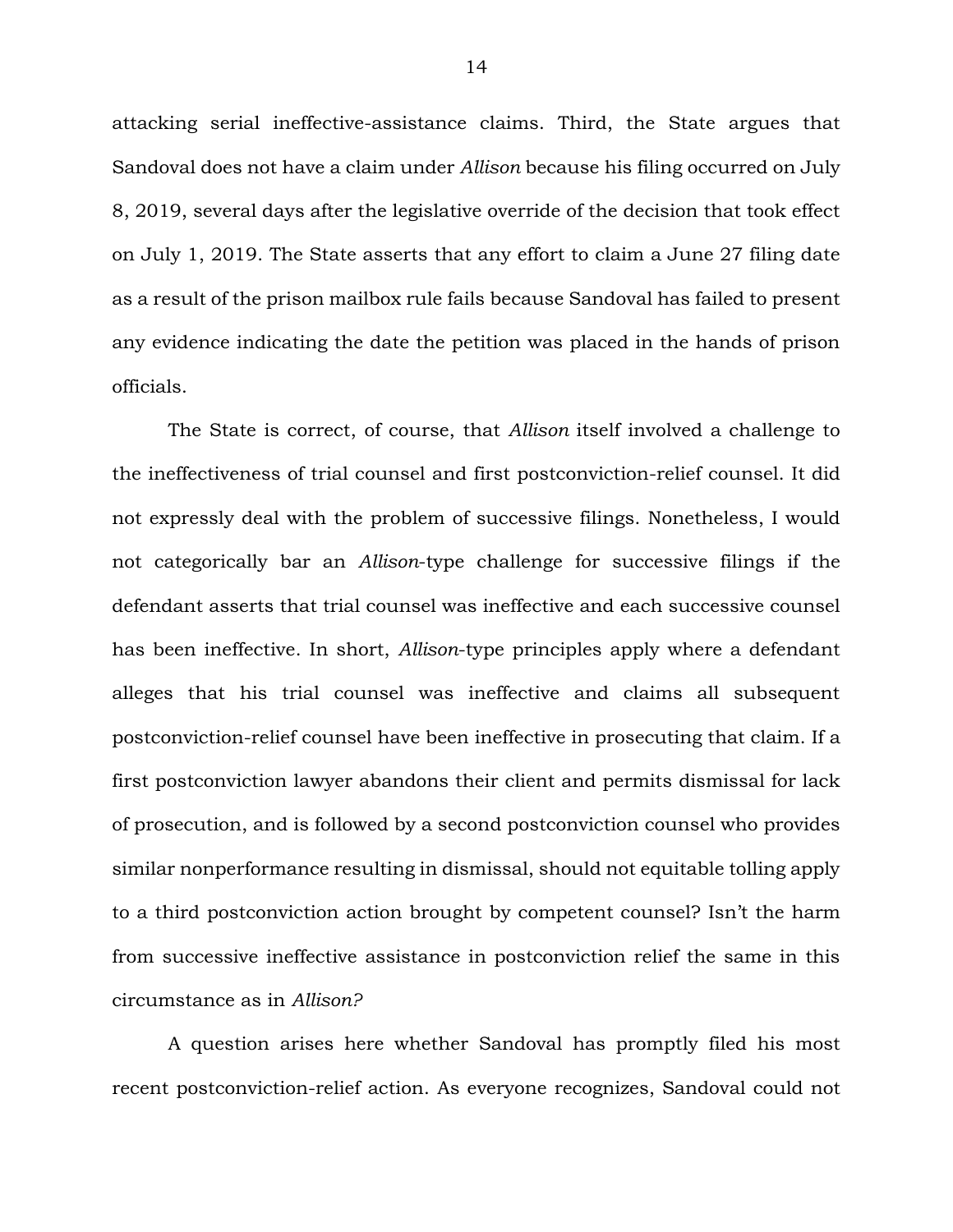file such a claim under *Dible v. State,* 557 N.W.2d 881, 886 (Iowa 1996) (en banc), *abrogated on other grounds by Harrington v. State*, 659 N.W.2d 509 (Iowa 2003). Thus, the earliest he could have filed his claim would have been June 29, 2018, the date of the *Allison* decision. Sandoval filed his claim on June 27, 2019, about a year after the *Allison* decision was announced. Is that "prompt" under *Allison*?

The notion of promptness depends upon the circumstances presented. Here, Sandoval was not alerted to the need to file another postconviction-relief petition by an adverse ruling in a case of his that would raise a red flag, but only in a case involving a stranger. Because of this factor, and because of his limited ability to interact with the legal system due to his incarceration, a case can be made that Sandoval is entitled to some play in the joints on the issue of promptness.

But the dispositive question here is whether *Allison* applied to Sandoval in light of legislative action that all parties agree was designed to overrule *Allison*. *See* 2019 Iowa Acts ch. 140, § 34 (codified at Iowa Code § 822.3 (2020)). The statute took effect on July 1, 2019. Sandoval's petition in this case was filed on July 8, 2019. If July 8 is the date of filing, then the repeal of *Allison* by the legislature would apply to Sandoval's case, and he would not have an *Allison*-type claim.

The State sought dismissal of Sandoval's *Allison* claim on this ground. Sandoval's counsel did not file a resistance. At the hearing on the State's motion to dismiss, the attorney for Sandoval stated that Sandoval's postconviction-relief petition was filed on July 8. Sandoval's postconviction-relief counsel did not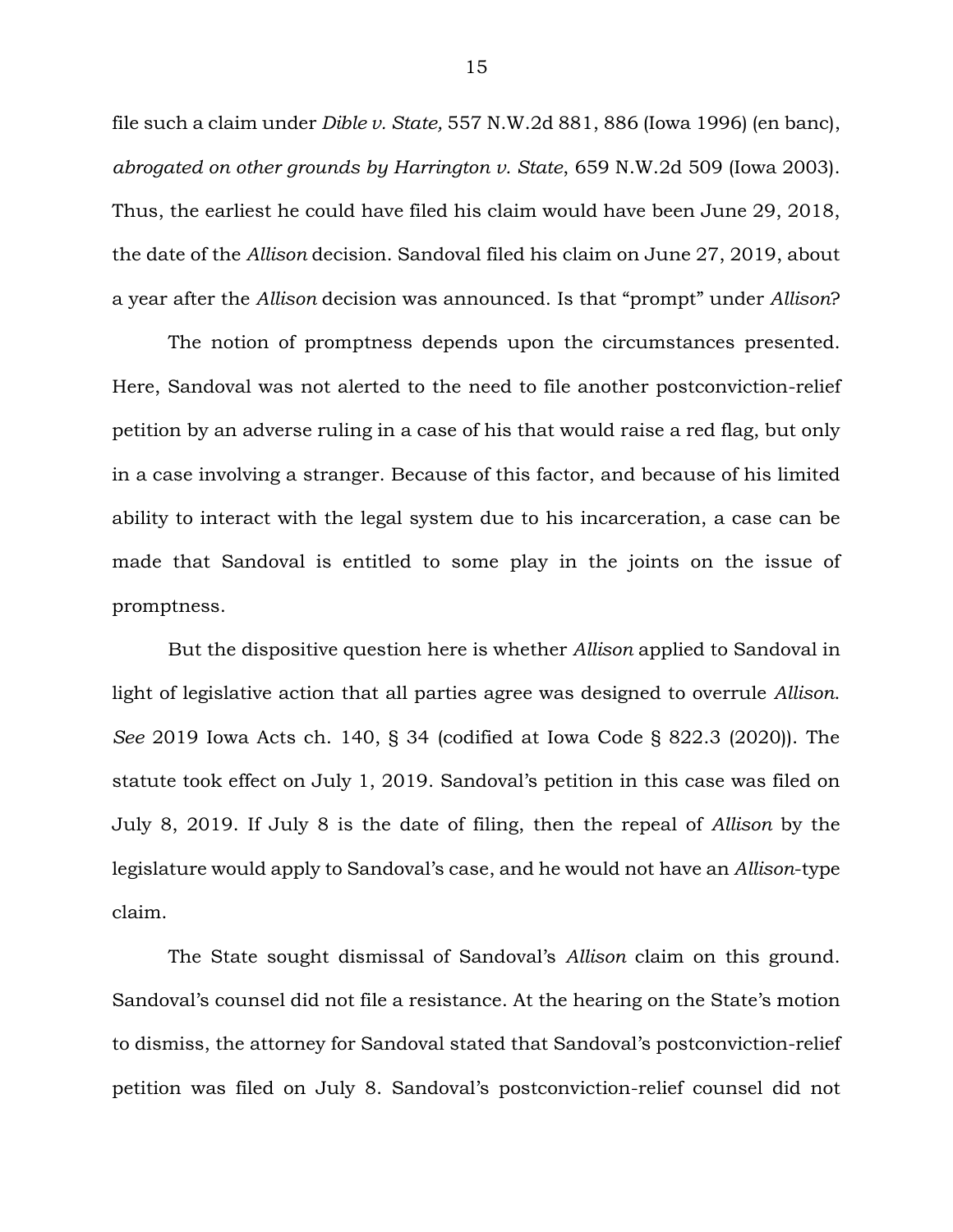mention the prison mailbox rule that was embraced by the United States Supreme Court in *Houston v. Lack*, 487 U.S. 266, 270 (1988), and adopted in numerous state jurisdictions. *See, e.g.*, *State v. Rosario*, 987 P.2d 226, 228 (Ariz. App. 1999) ("A *pro se* prisoner is not in a position to make sure that his notice of appeal is timely filed. He cannot personally file the notice with the clerk of the court nor can he directly place the notice in the hands of the United States Postal Service."); *Sykes v. State*, 757 So. 2d 997, 1000–01 (Miss. 2000) (en banc) (adopting the *Houston* prison mailbox rule); *Woody v. State*, 833 P.2d 257, 260 (Okla. 1992) (applying the *Houston* prison mailbox rule, noting that "a rule other than the mailbox rule for incarcerated *pro se* prisoners would interject a degree of arbitrariness which could sabotage equal protection and equal access to the courts"). *But see Carr v. State,* 554 A.2d 778, 779–80 (Del. 1989) (per curiam) (rejecting the *Houston* prison mailbox rule). The district court entered its order dismissing the petition in part because of the overruling of *Allison* by the legislature.

Then, in a 1.904 motion, Sandoval's counsel for the first time raised the prison mailbox rule. *See* Iowa R. Civ. P. § 1.904(2). Counsel asserted in its brief that Sandoval "mailed the documents to the court on June 27, 2019 by placing them in the prison mailbox timely and in good faith, and paid extra for a signature guarantee card to preserve his mailing date." No affidavit or evidentiary support was attached.

Ordinarily, we have held that a 1.904 motion is not designed to raise new issues but only to alert the district court to rule upon an issue previously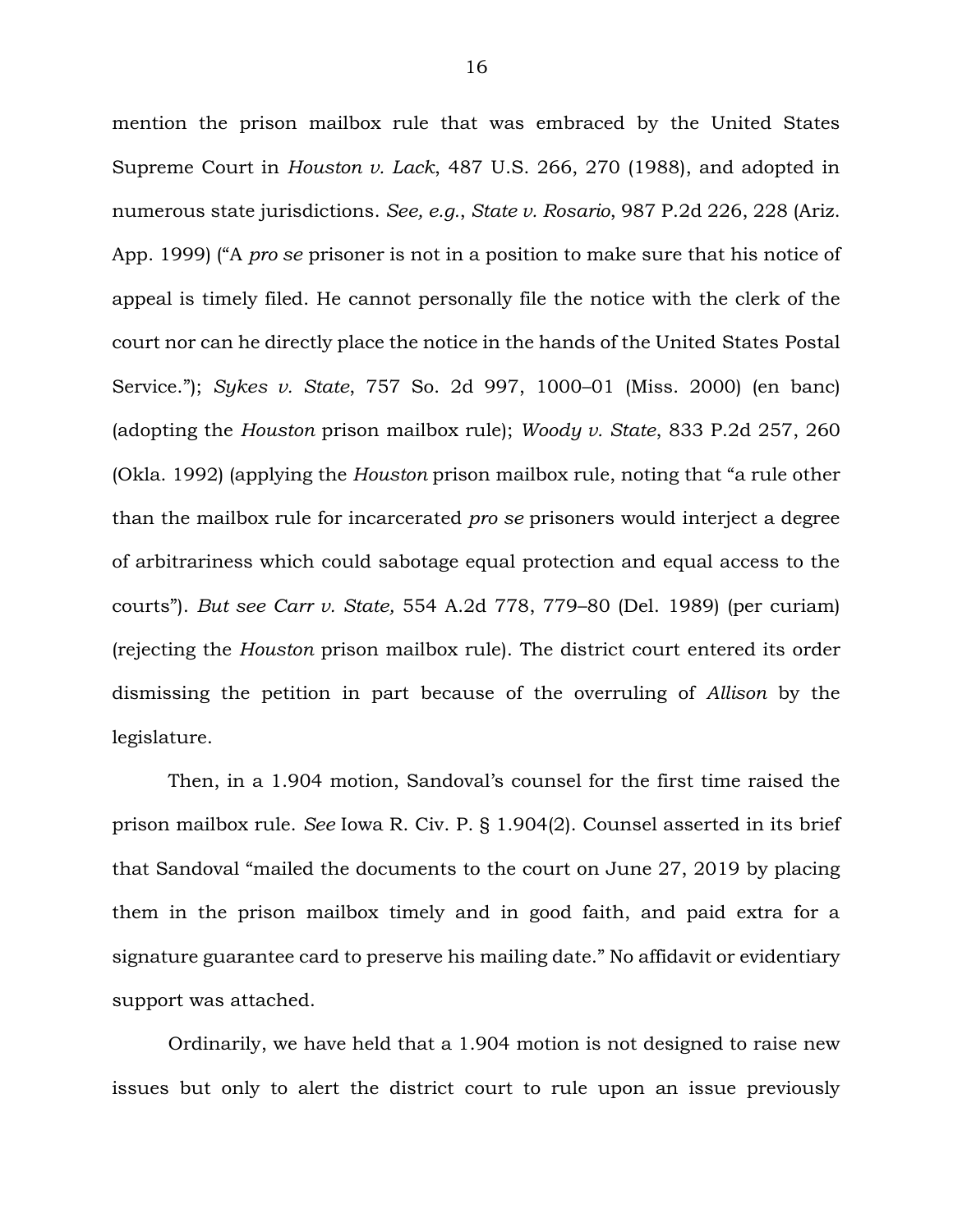presented to the court. *Winger Contracting Co. v. Cargill, Inc.*, 926 N.W.2d 526, 543 (Iowa 2019) (*reiterating* a motion under the precursor to rule 1.904(2) is not a vehicle for a wholly new argument and cannot be a replacement of the requirement to preserve error). The record shows that Sandoval's lawyer did not raise the issue in any pleading or at the hearing on the motion to dismiss. In *Homan v. Branstad*, we stated that a 1.904 motion that asks the district court to amend or enlarge its ruling "based solely on new evidence is generally improper." 887 N.W.2d 153, 161 (Iowa 2016); *see also McKee v. Isle of Capri Casinos, Inc.*, 864 N.W.2d 518, 525 (Iowa 2015) ("Generally speaking, a party cannot use a rule 1.904(2) motion to introduce new evidence."). So even if an affidavit or some other evidence had been presented, it would not have been proper under our caselaw. Under the circumstances, Sandoval's prison mailbox claim was not preserved. And because of that, *Allison* is not applicable.

**B. Due Process and Equal Protection Arguments.** Sandoval also raises due process and equal protection claims on appeal. The State argues that these claims are not preserved. The State is correct that Sandoval's lawyer did not preserve the due process and equal protection claims in the district court. As noted, postconviction-relief counsel did not file a written resistance to the motion to dismiss. And, at the hearing, Sandoval's counsel simply stated, "I don't believe that the amendments to the post-conviction relief statute are constitutional under the Iowa constitution." We have generally held that a mere assertion of "unconstitutionality" does not preserve a claim. *State v. Hernandez-Lopez*, 639 N.W.2d 226, 234 (Iowa 2002). And we have recently stated that "A party cannot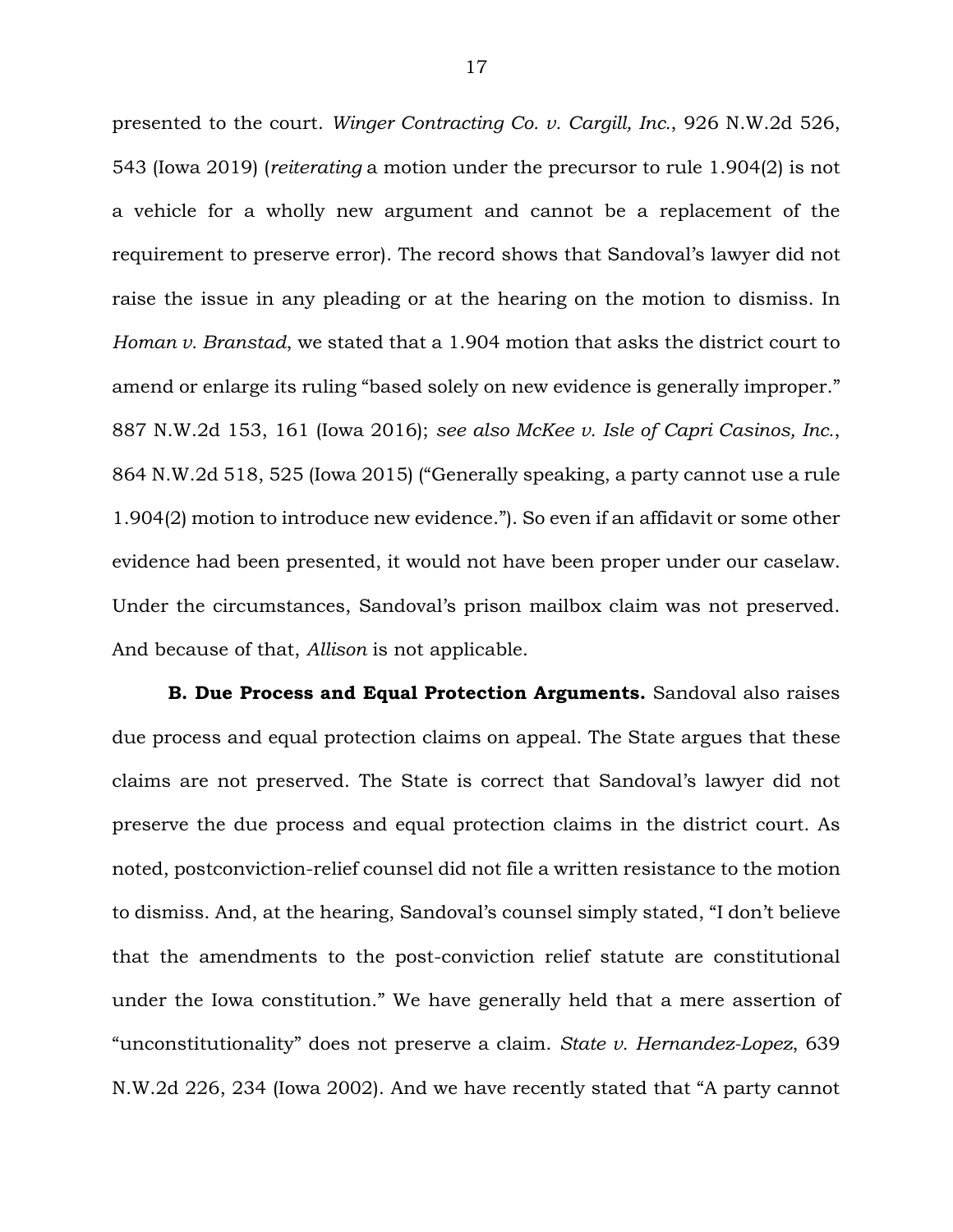preserve error for appeal by making only general reference to a constitutional provision in the district court and then seeking to develop the argument on appeal." *Taft v. Iowa District Court*, 828 N.W.2d 309, 322–23 (Iowa 2013). Further, Sandoval made no effort to seek an expanded ruling under rule 1.904. *Meier v. Senecaut*, 641 N.W.2d 532, 537 (Iowa 2002) (holding that in order to preserve error on appeal where the trial court fails to rule, a motion requesting a ruling is required to preserve error).

In a reply brief, Sandoval asserts that the ordinary issue preservation rules do not apply to claims of ineffective assistance of counsel. But in Sandoval's main brief, no claim was made that current trial counsel was ineffective for failure to develop the constitutional claims or failing to obtain a rule 1.904 ruling. Here, Sandoval for the first time is raising ineffective assistance in his reply brief. But we have held that new issues cannot be raised on appeal for the first time in a reply brief. *Hills Bank & Tr. Co. v. Converse*, 772 N.W.2d 764, 770–71 (Iowa 2009). Exceptions to this rule are not present here. *Villa Magana v State*, 908 N.W.2d 255, 259–260 (Iowa 2018) (per curiam) (exceptions include challenge to illegal sentence and structural error where an argument was presented for the first time in a reply brief but the State had addressed the argument in its brief).

## **II. Cruel and Unusual Punishment.**

The second issue in this case, as I see it, is whether Sandoval is entitled to a hearing in district court on the question of whether his sentence to life without possibility of parole for crimes committed when he was nineteen amounts to cruel and unusual punishment. For the reasons expressed in *Dorsey*